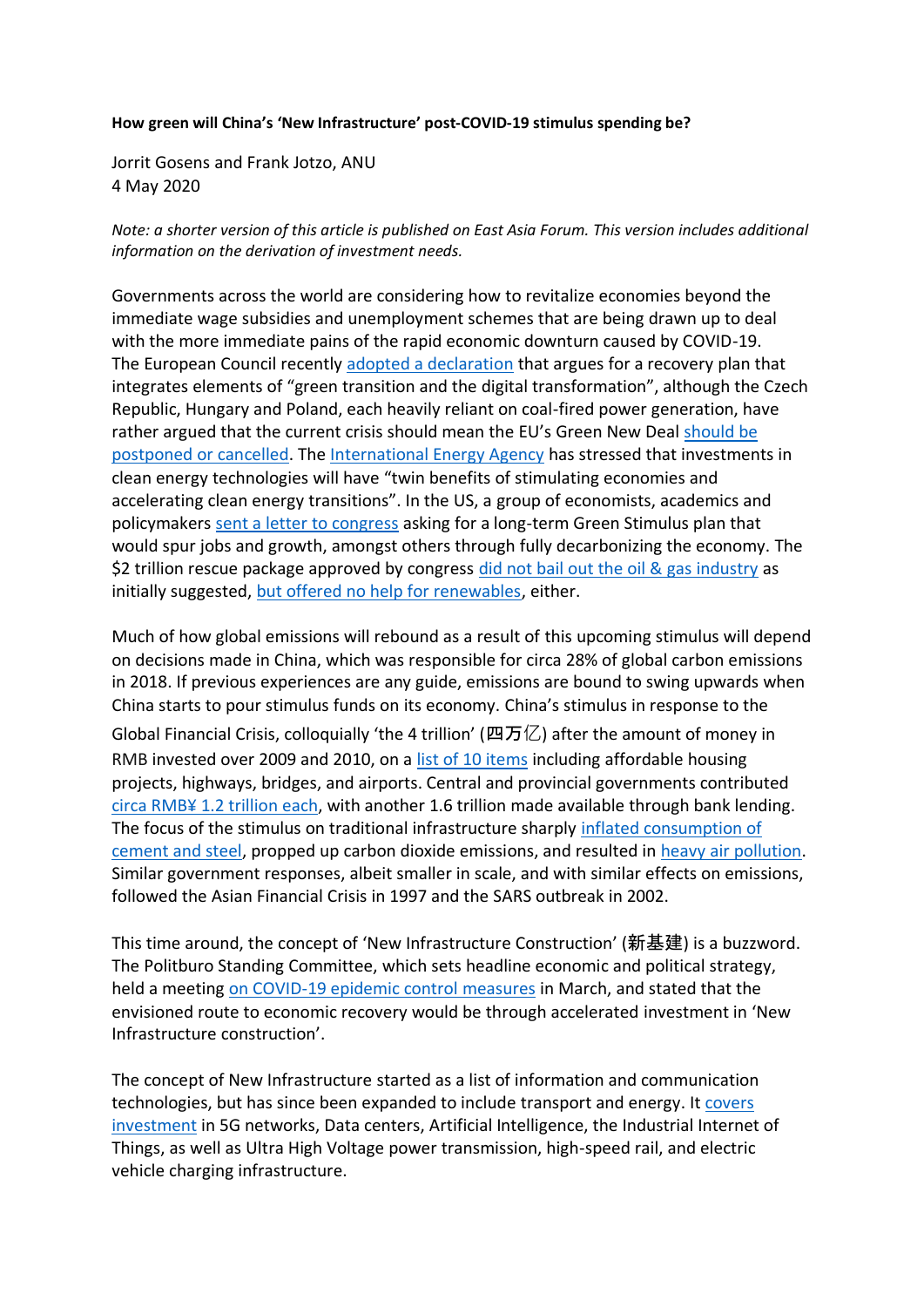A thinktank under the Ministry of Industry and Information Technology (MIIT) recently [published a research note](https://chinaenergyportal.org/en/white-paper-on-the-development-of-new-infrastructure-construction/) assessing the investment required to achieve current stated policy goals for these seven fields by 2025, likely with the idea that the suggested 'accelerated investment' would mean that these investments would be brought forward as part of the stimulus package. Those investment estimates to achieve current stated policy goals are:

- High speed rail: RMB 4,500 billion for 30,000 km of new rail lines
- 5G: 2,500 billion for 5 million 5G base stations
- Big data: 1,500 billion for 2.2 million server racks
- Industrial Internet of Things: 650 billion in production capacity for equipment and services
- UHV: 500 billion for ca. 30 UHV lines
- AI: 220 billion for chip manufacturing capacity and peripheral services
- EV: 90 billion for 2,250,000 charging points

The table below the text explains how the MIIT thinktank derived these estimates, and gives estimates for further indirect investment or sectoral growth expected to result from these investments.

The total investment anticipated for these seven fields is thus RMB 10 trillion for the six year period from 2020 through 2025, which would allow for a low-carbon stimulus package comparable in size to the one following the global financial crisis. The suggestion to accelerate this, however, has not yet been backed up by central government expenditure, possibly because [Beijing's coffers are not nearly as full](https://www.china-briefing.com/news/chinas-stimulus-measures-after-covid-19-different-from-2008-financial-crisis/) as they were when the Global Financial Crisis hit. Presumably much of the investment would have to come from provincial level governments, and through encouraging lending.

Many provincial-level governments have incorporated [New Infrastructure projects](http://www.gov.cn/xinwen/2020-03/07/content_5488333.htm) in their [recently updated investment plans.](http://en.people.cn/n3/2020/0312/c98649-9667696.html) 23 provincial-level governments are planning a [total of](https://www.thepaper.cn/newsDetail_forward_6344638)  [RMB 45.8 trillion](https://www.thepaper.cn/newsDetail_forward_6344638) of multi-year investments. These 23 provinces are responsible for 89% of national GDP, so we might expect to see a total of 51.3 trillion of long-term investment plans, up about [4.3 trillion,](https://money.163.com/20/0309/09/F794A42M00259DLP.html) or around 9%, up from last year. Annual expenditure is up 7.4% for a selection of these provinces, suggesting an annual spending increase of about 660 bn for all provinces. These plans have been drawn up as the COVID-crisis unfolded, so exactly what share of this reflect short-term stimulus spending, or whether further increases are to follow, remains unclear.

Guangdong province, which produces 11% of China's GDP, has the largest of these [investment plans.](http://drc.gd.gov.cn/ywtz/content/post_2915278.html) New Infrastructure projects make up 50.2 bn, or 7.2% of its 2020 investment budget, with 31.5 bn of investments in high-speed rail, 14.8 bn in 5G projects, 1.8 bn in UHV lines, and 1.2 bn in Big Data centres. Its list of projects in preparatory phases, for which no start date or 2020 budget is yet assigned, contains 75.5 bn of high-speed rail projects, 10 bn AI projects, and 5.0 bn in 5G projects. The total budget for these projects in preparatory phases is RMB 34 trillion, with 90.5 bn, or just 0.3% for New Infrastructure projects. Assuming all provinces were to reserve 7.2% of their 2020 budget for New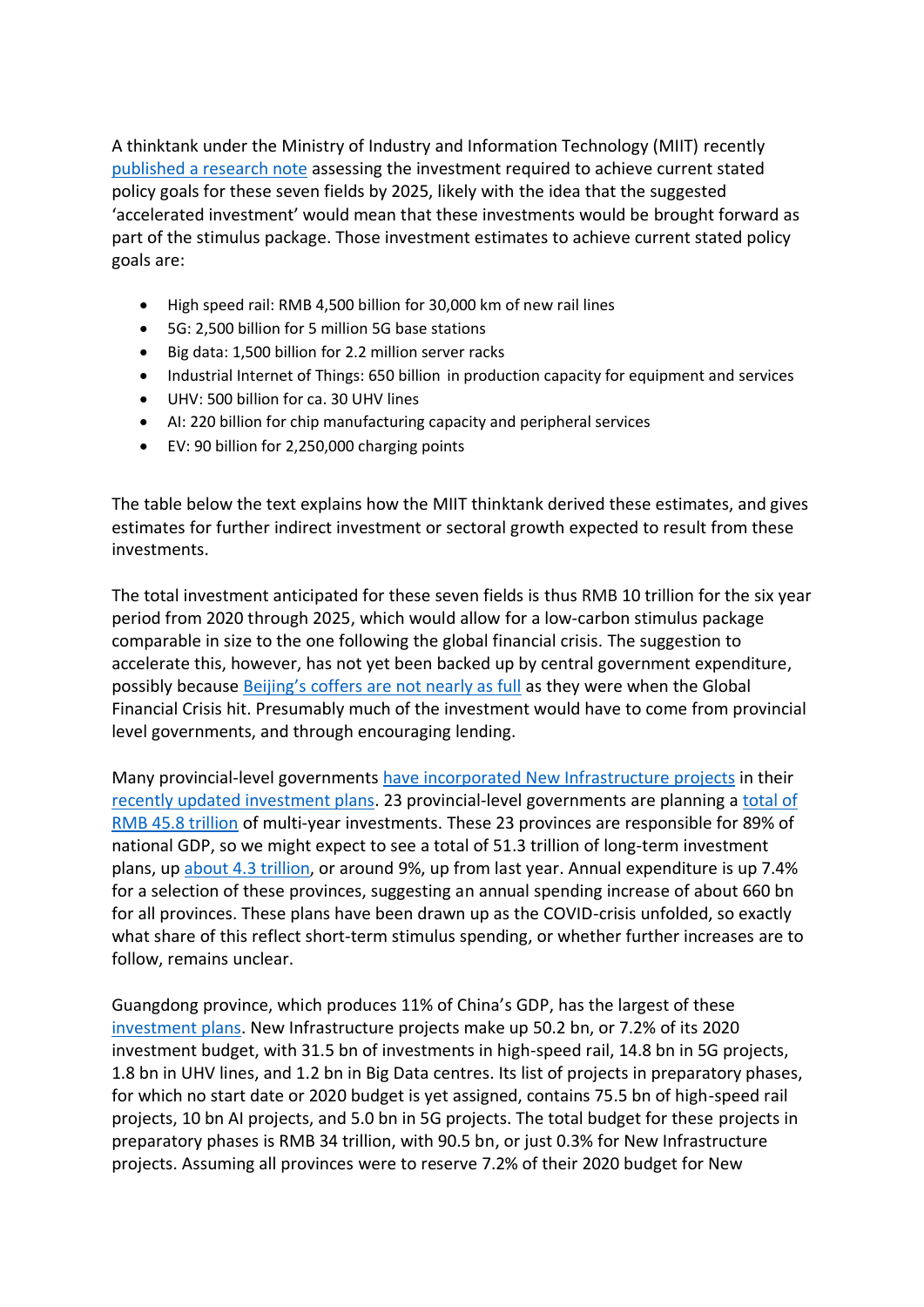Infrastructure construction, this would amount to RMB 0.6 trillion from all provincial-level budgets, well short of the roughly 1.6 trillion per year required to achieve the 10 trillion goal to 2025 set out by MIIT.

What types of investments would dominate 'New Infrastructure'? In both the Central government's and Guangdong Province's blueprints, high-speed rail is the single largest category, followed by 5G internet base stations and big data centres. High-speed rail can lower carbon emissions by displacing domestic flights, though construction requires steel and concrete. UHV lines are meant primarily to [transport renewable electricity](http://www.xinhuanet.com/english/2019-09/11/c_138382743.htm) from wind, PV, and hydropower bases in China's Northern and Western regions, to industrial centres in coastal provinces. IT infrastructure such as 5G and Big Data centers have low emissions intensity per unit of investment and support service industry growth, but do create additional electricity demand. Just how low-carbon these investments are will therefore depend on continued greening of China's electricity mix.

Alongside this, however, massive investments in 'old' infrastructure continue. Restrictions on construction of new coal-fired power plants [were widely loosened](https://chinaenergyportal.org/en/circular-on-2023-risk-and-early-warning-for-coal-power-planning-and-construction/) in February 2020, perhaps in an early attempt to generate new investment. A total of 206 GW of coal-fired [plant](https://carbontracker.org/reports/how-to-waste-over-half-a-trillion-dollars/) capacity, requiring investment of roughly RMB 1.1 trillion, are in early planning or construction stages. Such additions would be consistent with an increase of China's current 1,100 GW cap on coal fired generation capacity to [1,300 GW suggested](https://unearthed.greenpeace.org/2019/03/28/china-new-coal-plants-2030-climate/) for the upcoming 14<sup>th</sup> FYP period.

It is currently still unclear whether the 'new infrastructure' construction projects would do much to reorient economic growth patterns in China. More will need to be done to achieve a decisively 'green' stimulus package overall. Beijing's more limited capability to spend means that old-style infrastructure investment may be seen as largely sufficient for now.

*Jorrit Gosens is research fellow with the Energy Transition Hub at the ANU Crawford School of Public Policy, and the creator and editor o[f China Energy Portal.](https://chinaenergyportal.org/en/) Frank Jotzo is professor and director of the Centre for Climate and Energy Policy at Crawford School.*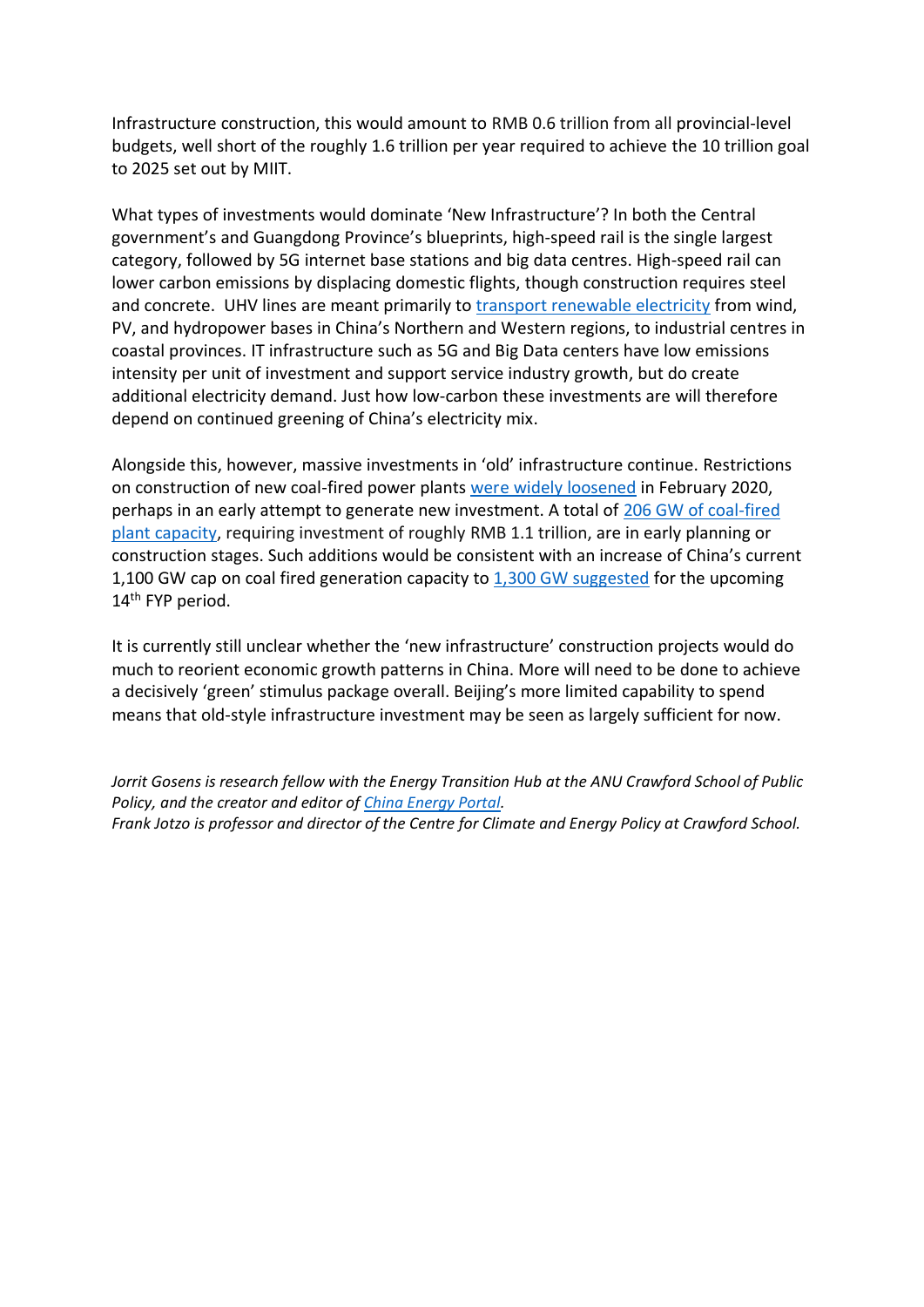| Field                                                        | Direct investment                                                                                                                                                                                                                                                                                                                                                                                                                                                                                                | Indirect investment                                                                                                                                                                                                                                                                                                                                                                               |
|--------------------------------------------------------------|------------------------------------------------------------------------------------------------------------------------------------------------------------------------------------------------------------------------------------------------------------------------------------------------------------------------------------------------------------------------------------------------------------------------------------------------------------------------------------------------------------------|---------------------------------------------------------------------------------------------------------------------------------------------------------------------------------------------------------------------------------------------------------------------------------------------------------------------------------------------------------------------------------------------------|
| 5G                                                           | On the basis of the current number of 4G base stations and considering<br>the range of 5G base stations, it is estimated there will be about 5<br>million 5G base stations in China by 2025. On the basis of the bid placed<br>by China Mobile in a tender for 5G base stations of 500,000<br>RMB/station, the direct investment for this number of 5G base stations<br>will reach circa 2.5 trillion RMB.                                                                                                       | The 5G industry chain encompasses a wide range of industries, and the 5G<br>base station infrastructure will drive rapid market growth for many types of<br>downstream industries such as Artificial Intelligence, virtual reality, and<br>high-definition video. It is estimated that between now and 2025, the<br>investment related to the 5G industry chain will exceed 5 trillion RMB.       |
| <b>UHV</b>                                                   | According to data from the State Grid, there are currently 16 UHV line<br>projects under construction or pending approval, with an estimated<br>total investment of 257.7 billion RMB. The investment cycle for UHV<br>projects is 2-3 years, and total investment is expected to exceed 500<br>billion RMB between now and 2025.                                                                                                                                                                                | By driving growth in the fields of equipment manufacturing, technical<br>services, construction and installation, etc., and by promoting the<br>accelerated development of smart grids such as smart power grids and<br>distribution networks, it is expected that between now and 2025, indirect<br>investments will exceed 1.2 trillion RMB.                                                    |
| Intercity<br>high-speed<br>rail and<br>urban rail<br>transit | According to data from China Railway, by the end of 2019, China's high-<br>speed rail network length was circa 35,000 kilometers. On the basis of<br>an average addition of 5000 kilometers per year, and assuming an<br>investment of 150 million RMB per kilometer, the volume of investment<br>between now and 2025 is expected to be about 4.5 trillion.                                                                                                                                                     | By driving accelerated development of industries such as railroad track and<br>road construction, electrical grids, equipment manufacturing, train cars and<br>components, and by promoting economic development through urban<br>tourism, personal skill development, and people's livelihood, it is expected<br>that between now and 2025, indirect investment will exceed 5.7 trillion<br>RMB. |
| Electric<br>vehicle<br>charging<br>piles                     | According to data released by the China Electric Vehicle Charging<br>Infrastructure Promotion Alliance, as of January 2020, a total of 531,000<br>public charging piles have been installed. On the basis of an annual<br>increase of 150,000 public charging piles and 300,000 private charging<br>piles, and investment costs of public charging piles at 50,000 RMB each<br>and private charging piles at 25,000 RMB each, it is estimated that<br>investment between now and 2025 will reach 90 billion RMB. | By driving the accelerated development of charging piles/charging station<br>components, by charging business becoming more rationalized, and<br>through increasing number of new energy vehicles, it is expected that<br>between now and 2025, indirect investment will exceed 270 billion RMB.                                                                                                  |

## **Estimates of investment required to meet current policy objectives for the seven 'New Infrastructure' fields**